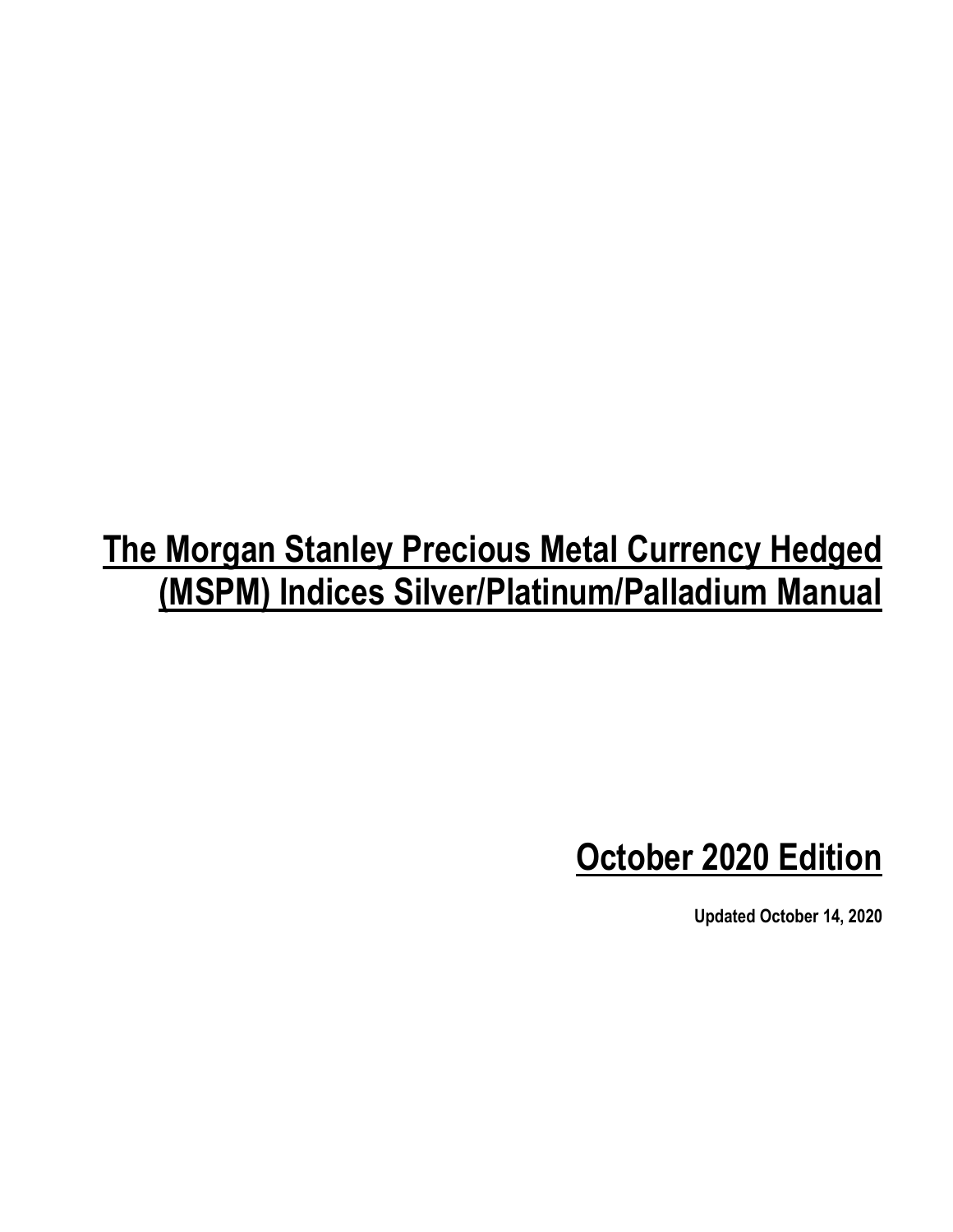The data and information (the "Information") presented in this MSPM Indices Manual reflect the methodology (the "MSPM Indices Methodology") for calculating and determining the level of each of the MSPM Indices (the "MSPM Indices" or individually, an "MSPM Index"). Upon launch in 2013, this MSPM Indices Manual and the MSPM Indices Methodology were created, compiled, and published, by the Morgan Stanley Institutional Research Department. As of April 10, 2017, the Morgan Stanley Fixed Income Sales and Trading Department took the role of index sponsor (the "Index Sponsor") and Morgan Stanley India Financial Services Private Limited took the role of compiling and publishing all the MSPM Indices (the "Index Calculation Agent"). As of October 14, 2020 the Morgan Stanley & Co. LLC took the role of index sponsor (the "Index Sponsor") and compiling and publishing all the MSPM Indices (the "Index Calculation Agent"). This MSPM Indices Manual and the MSPM Indices Methodology are the exclusive property of Morgan Stanley & Co. LLC ("Morgan Stanley").

The Information and the MSPM Indices Methodology may not be used as the basis of any product, or reproduced, redistributed or transmitted in whole or part, in any form or by any means, electronic or mechanical, including photocopying, or by any information storage or retrieval system, without the express prior written consent of Morgan Stanley.

The Information and the MSPM Indices Methodology are not intended, and should not be construed, as an offer to sell, or a solicitation of an offer to purchase, any securities or other financial instruments. Each of Morgan Stanley and its affiliates and their officers, directors and employees may have positions or engage in transactions in securities or other financial instruments based on or indexed or otherwise related to the MSPM Indices.

MORGAN STANLEY, THE INDEX SPONSOR, ANY AFFILIATE OF MORGAN STANLEY OR ANY OTHER PARTY INVOLVED IN, OR RELATED TO, MAKING OR COMPILING ANY MSPM INDEX (INDIVIDUALLY AND COLLECTIVELY "COVERED PARTY" OR "COVERED PARTIES") SHALL HAVE NO LIABILITY, CONTINGENT OR OTHERWISE, TO ANY PERSON OR ENTITY FOR THE QUALITY, ACCURACY, TIMELINESS AND/OR COMPLETENESS OF THE INFORMATION, THE MSPM INDICES, THE MSPM INDICES METHODOLOGY OR ANY DATA INCLUDED IN THIS MSPM INDICES MANUAL, OR FOR DELAYS, OMISSIONS OR INTERRUPTIONS IN THE DELIVERY OF THE MSPM INDICES OR DATA RELATED THERETO. THE COVERED PARTIES MAKE NO WARRANTY, EXPRESS OR IMPLIED, AS TO THE RESULTS TO BE OBTAINED BY ANY PERSON OR ENTITY IN CONNECTION WITH ANY USE OF THE MSPM INDICES OR , THE MSPM INDICES METHODOLOGY, INCLUDING BUT NOT LIMITED TO THE TRADING OF OR INVESTMENTS IN PRODUCTS BASED ON OR INDEXED OR RELATED TO THE MSPM INDICES, ANY DATA RELATED THERETO OR ANY COMPONENTS THEREOF. THE COVERED PARTIES MAKE NO EXPRESS OR IMPLIED WARRANTIES, AND HEREBY EXPRESSLY DISCLAIM ALL WARRANTIES OF MERCHANTABILITY OR FITNESS FOR A PARTICULAR PURPOSE OR USE WITH RESPECT TO THE INFORMATION, THE MSPM INDICES, THE MSPM INDICES METHODOLOGY OR ANY DATA RELATED THERETO. WITHOUT LIMITING ANY OF THE FOREGOING, IN NO EVENT SHALL THE COVERED PARTIES HAVE ANY LIABILITY FOR ANY SPECIAL, PUNITIVE, INDIRECT OR CONSEQUENTIAL DAMAGES (INCLUDING LOST PROFITS) IN CONNECTION WITH ANY USE BY ANY PERSON OF THE MSPM INDICES, THE MSPM INDICES METHODOLOGY OR ANY PRODUCTS BASED ON OR INDEXED OR RELATED THERETO, EVEN IF NOTIFIED OF THE POSSIBILITY OF SUCH DAMAGES.

This edition of the MSPM Indices Manual reflects the methodology that will be utilized with respect to the determination and calculation of the MSPM Indices as of November  $4<sup>th</sup>$ , 2019, unless amended in accordance with the provisions herein. After November  $4<sup>th</sup>$ , 2019, the methodology shall remain in effect until amended or replaced by an updated version. However, the MSPM Methodology is subject to revision and adjustment by the Index Sponsor, as described herein.

© 2020. Morgan Stanley & Co. LLC. All Rights Reserved.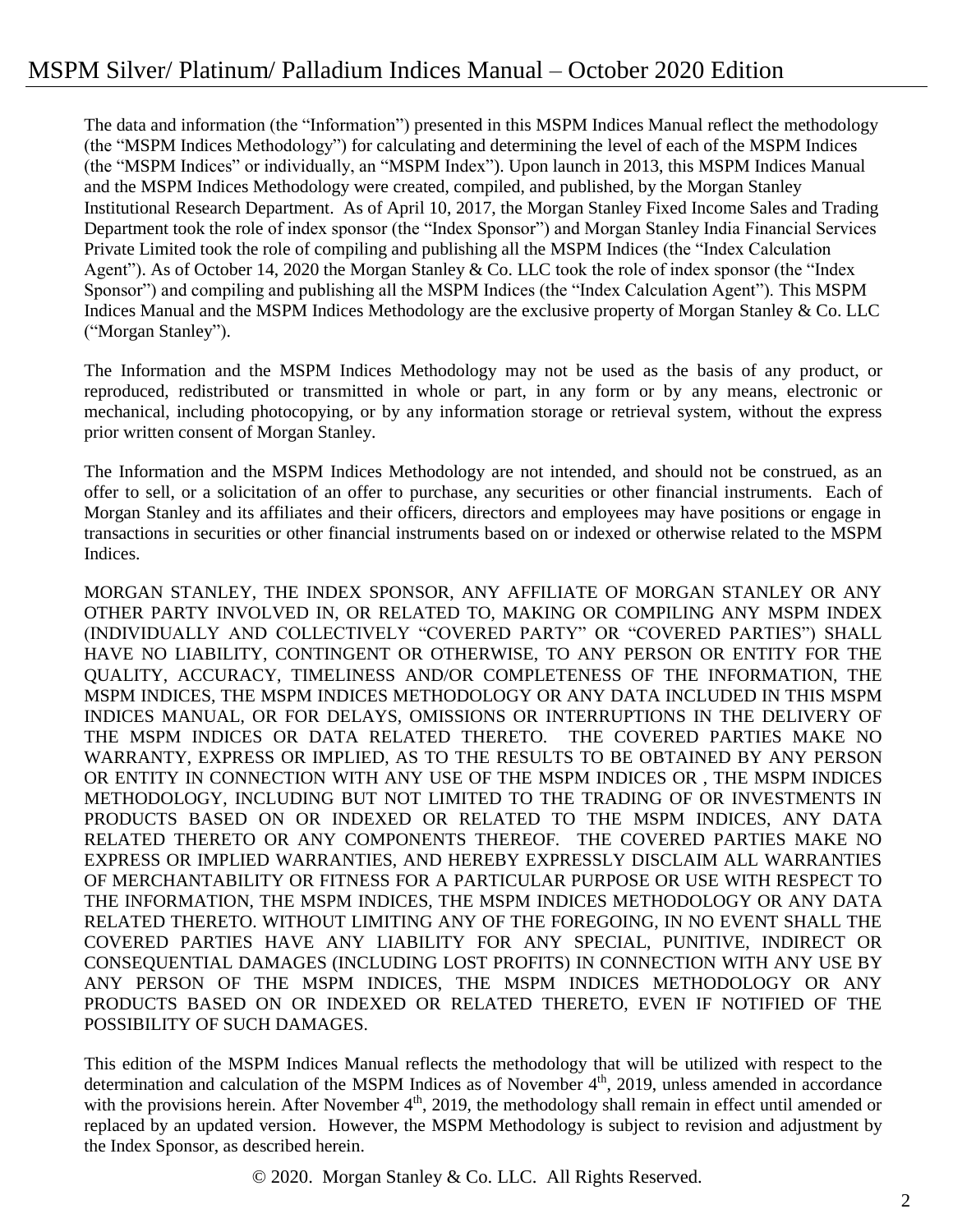## Table of Contents

| <b>Section I: Introduction</b>                                                   |         |  |  |  |
|----------------------------------------------------------------------------------|---------|--|--|--|
| I.1<br>Overview of the MSPM Indices                                              | 4       |  |  |  |
| I.2<br>The MSPM Indices Manual                                                   | $4 - 5$ |  |  |  |
| The Currency Conventions<br>I.3                                                  | 6       |  |  |  |
| The Metal Conventions<br>I.4                                                     | 6       |  |  |  |
| Certain Basic Foreign Exchange Market Concepts and Definitions<br>I.5            |         |  |  |  |
| I.6<br>The MSPM Indices Committee                                                |         |  |  |  |
| Morgan Stanley Conflicts of Interest<br>I.7                                      | $\tau$  |  |  |  |
|                                                                                  |         |  |  |  |
| <b>Section II: Index Rules</b>                                                   |         |  |  |  |
| Calculation and Publication of the MSPM Indices<br>$\Pi.1$                       | 8       |  |  |  |
| II.2<br>Data Sources                                                             | 8       |  |  |  |
| The MSPM Indices Methodologies<br>II.3                                           | 8       |  |  |  |
| The Morgan Stanley Precious Metal Currency Hedged Indices (EUR, GBP) Methodology |         |  |  |  |
|                                                                                  |         |  |  |  |
| <b>Section III: Adjustments, Market Disruption Events and Discontinuance</b>     |         |  |  |  |
| III.1 Adjustments to the MSPM Indices                                            | 9       |  |  |  |
| III.2 Market Disruption Events                                                   | 9       |  |  |  |
| III.3 Discontinuance of the MSPM Indices                                         | 10      |  |  |  |
|                                                                                  |         |  |  |  |
| <b>Annex I: Currency Conventions</b>                                             | 13      |  |  |  |
| <b>Annex II: MSPM Indices</b>                                                    |         |  |  |  |
| <b>Annex III: Index Methodology Description</b>                                  |         |  |  |  |
| <b>III.1 Index Methodology Description for Platinum</b>                          | 14      |  |  |  |
| <b>III.2 Index Methodology Description for Palladium</b>                         |         |  |  |  |
| <b>III.3 Index Methodology Description for Silver</b>                            |         |  |  |  |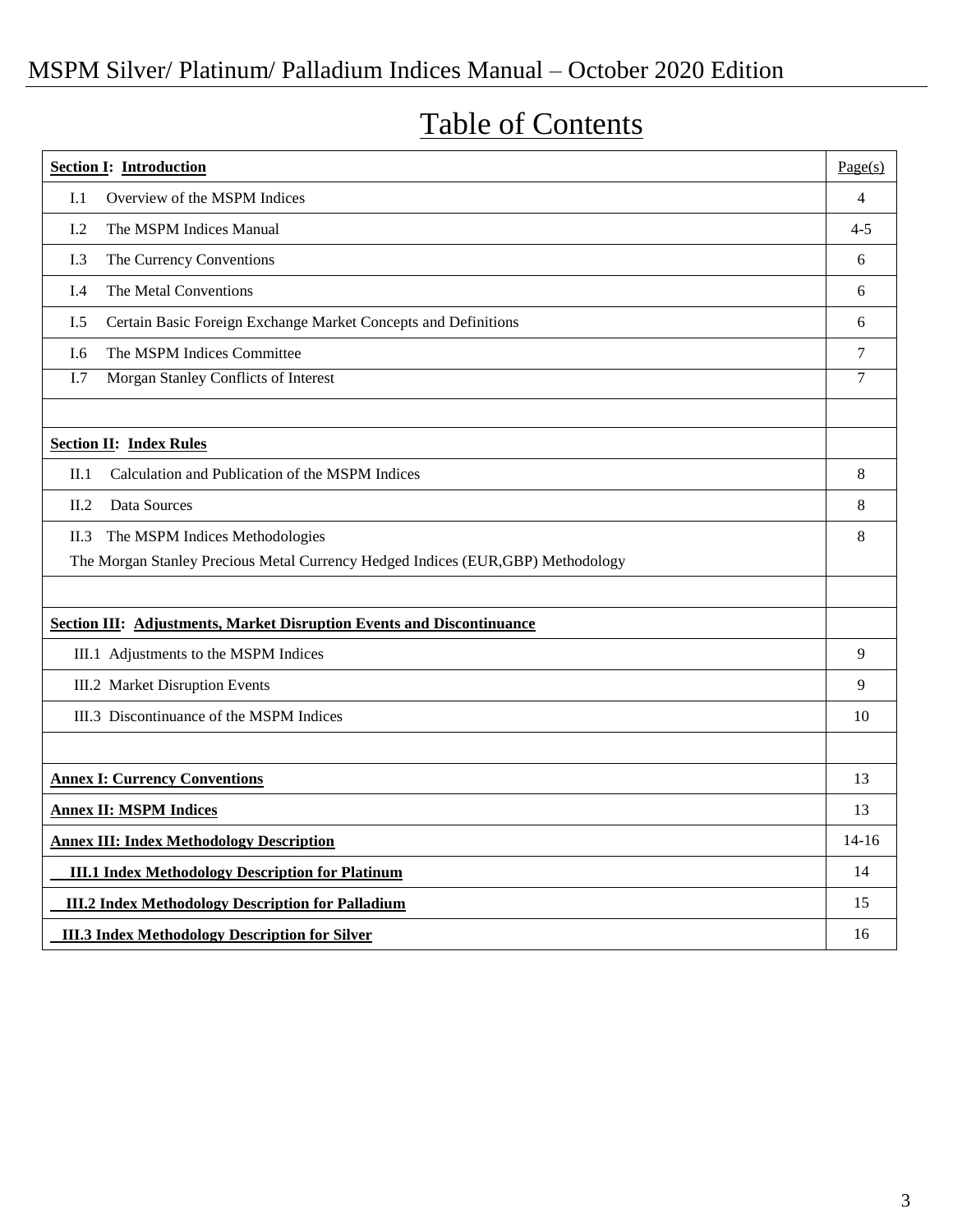## I. Introduction

### **I.1 Overview of the MSPM Indices**

The MSPM Indices suite consists of tradable indices relating to three different Precious Metals (each, an "MSPM Precious Metal") with Currency Hedges (each, an "MSPM Currency") for investors based in a number of different currencies. The MSPM Indices were designed as benchmarks for long investments in a wide range of precious metals with an FX overlay. Each index consists of a position in metal and a position in an FX forward. The FX forwards are settled daily in metal quantities. Hence, the index values are always expressed in metal quantities. The FX overlay aims to hedge the dollar exposure in the Precious Metal for an investor based in another Currency.

The MSPM Indices were created, and are calculated and disseminated daily on a real time basis (though delayed), by or for the Index Sponsor using an objective and systematic methodology that uses publicly available data sources that reflect actual quotes or trades by market participants.

### **The indices are total return long indices**.

The Index Sponsor first began publishing certain of the MSPM indices in August 2012 and will continue to roll out publication and calculation of new MSPM Indices in its sole discretion. In addition, the Index Sponsor has calculated historical levels for each of the MSPM Indices being published using the methodology contained herein; provided however, that historical levels published may have been calculated using generic Bloomberg mid level data sources rather than the actual reference sources set forth under "The MSPM Indices Methodologies" herein. Each of the MSPM Indices will be set to a value of 10000 as of the date of its initial calculation. Levels for the MSPM Indices may be affected by modifications to the relevant MSPM Index in accordance with this MSPM Indices Manual.

Levels for each of the MSPM Indices will be published daily, by or for the Index Sponsor, between 8:00 a.m. (London Time) and 3:45 p.m. (New York Time) on each day which constitutes an Index Business Day (as defined below) for the related MSPM Currency, with such levels being updated on a "delayed" basis approximately every 15 seconds based on the related reference sources set forth herein. An official closing level will be published for each of the MSPM Indices on any day which constitutes an Index Business Day for that index (see methodology herein for description of Index Business Day).

### **I.2 The MSPM Indices Manual**

This MSPM Indices Manual describes the current MSPM Indices Methodology used by the Index Sponsor in determining and calculating the MSPM Indices levels on any given day. The Index Sponsor is committed to using commercially reasonable efforts to maintain the MSPM Indices as liquid, tradable indices that serve as benchmarks for a currency hedged investment in the MSPM Precious Metals. As a result, modifications or refinements to the MSPM Indices Methodology, and consequently this MSPM Indices Manual, may be necessary from time to time. The Index Sponsor reserves the right to make such modifications or refinements, after consultation with the Index Committee (as defined below) as it believes necessary in order to preserve and enhance the utility and tradability of the MSPM Indices as benchmarks for currency hedged investing in the MSPM Precious Metals.

Neither this MSPM Indices Manual nor any set of procedures, however, are capable of anticipating all possible circumstances and events that may affect the MSPM Indices and their respective calculation methodologies. The detailed rules-based approach contained in this MSPM Indices Manual may not at all times be able to reflect the underlying liquidity and condition of a specific market, particularly in periods of extraordinary market volatility or rapid technological change. Accordingly, the Index Sponsor, after consultation with the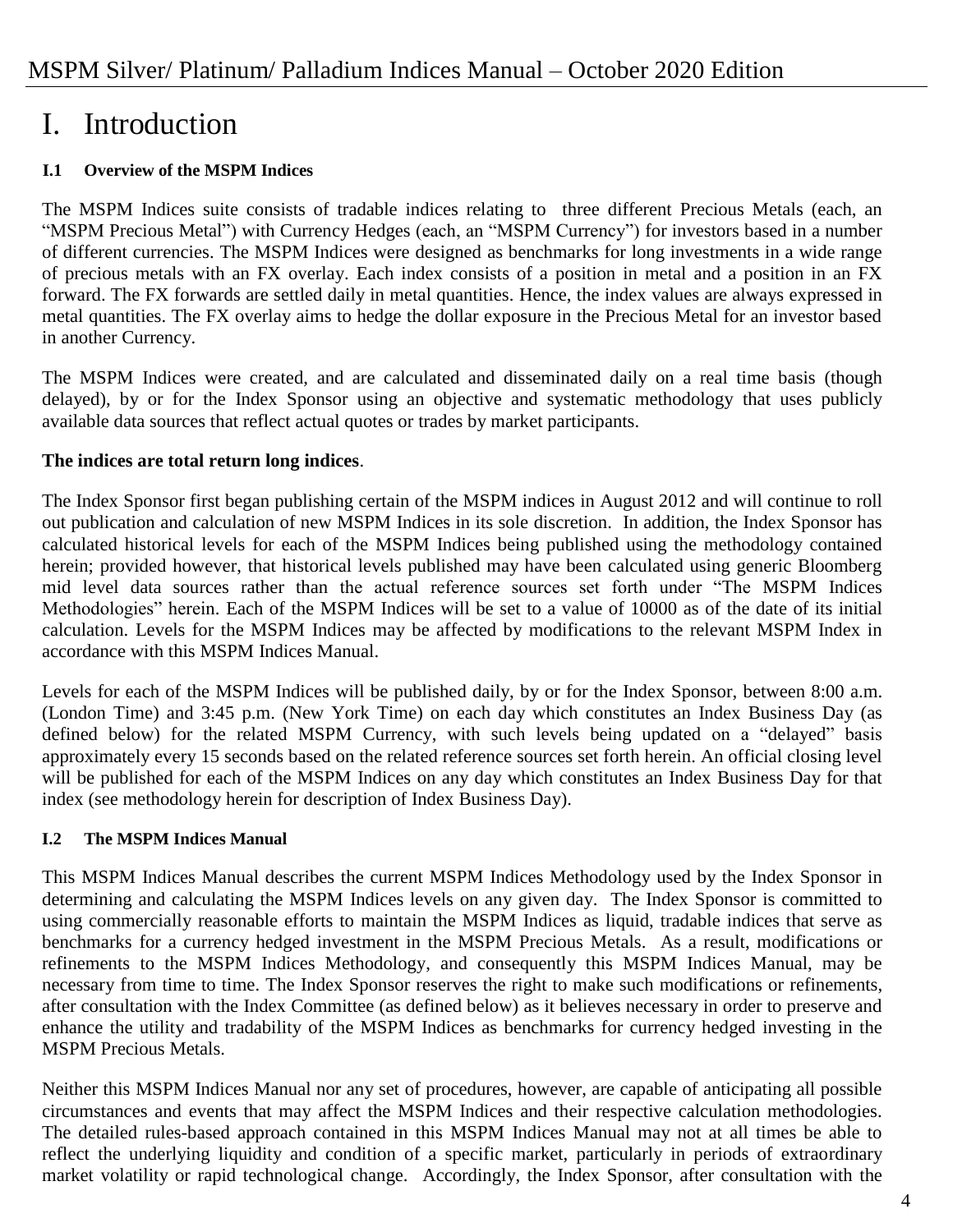Index Committee (as defined below), may make certain determinations that cannot be adequately reflected in this MSPM Indices Manual with regard to a currency used for the hedge, the underlying precious metals, the related exchange rate or the related MSPM Index, should conditions exist (as described herein) or upon the occurrence of certain extraordinary market events and market emergencies, that in the discretion of the Index Sponsor and Index Committee (as defined below), would undermine the effectiveness of the relevant MSPM Index as a measure for the related currency hedged precious metal investment performance or as a tradable index.

All questions of interpretation with respect to the application of the provisions of this MSPM Indices Manual, including any determinations that need to be made in the event of the occurrence of an adjustment event, market disruption, discontinuance or other circumstances or events that affect the MSPM Indices, will be resolved in a commercially reasonable manner by the Index Sponsor after consultation with the Index Committee (as defined below). The compositions of the MSPM Indices, and the value of the MSPM Indices on any given day, as determined and published by the Index Sponsor, are dispositive.

Wherever practicable, any modifications, adjustments or actions with respect to the MSPM Indices will be publicly announced by the Index Sponsor prior to their effective date.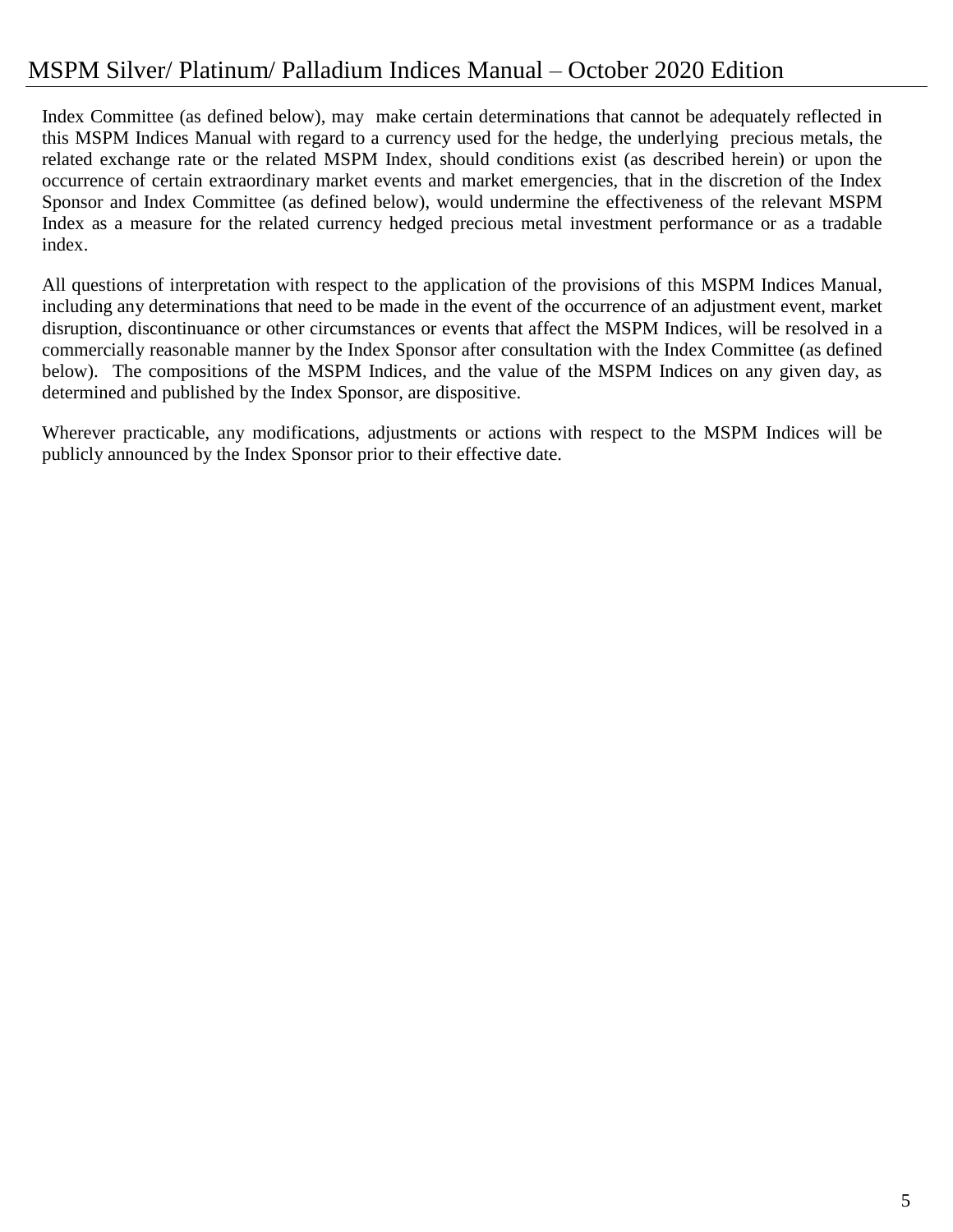### **I.3 Currency Conventions**

*As defined in Annex I which may, as required from time to time, be amended or updated.*

### **I.4 Metal Conventions**

 *Metal (vs. USD) Standard Quotation* Platinum USD per 1 Platinum oz. Palladium USD per 1 Palladium oz. Silver USD per 1 Silver oz.

#### **MSPM Indices and Related Bloomberg Index Tickers**

A list of all of the MSPM Indices is contained in Annex II, as amended or updated from time to time, and can also be accessed on Bloomberg Page "ALLX MSCE" and each MSPM Index can be found using its respective Bloomberg Index Ticker.

### **I.5 Certain Basic Foreign Exchange Market and Metals Concepts and Definitions**

### **Currency Investment**

The FX overlay are done in "deliverable currencies", which means that a "spot transaction" will result in an actual exchange of currencies.

In order to avoid physical delivery of the MSPM Currency, the related MSPM Indices will be rebalanced daily on each Index Business Day (as defined below) via a "Spot Next" or "Tom Next" transaction (as defined below). For some currencies, the appropriate forward tenors may be different from Spot Next or Tom Next.

### **Spot Transaction**

In a **Spot** currency transaction, a counterparty agrees to exchange some amount "A" of currency "X" against another currency "Y" at a certain rate. Generally, the actual exchange occurs T+2 from the transaction date (with the exception of CAD, which settles T+1).

### **Spot Next Transaction**

In a **Spot Next** transaction, a counterparty agrees to exchange some amount "A" of currency "X" against another currency "Y" at a certain rate two Index Business Days (as defined below) from the transaction date and receive back the same amount "A" of currency "Y" against currency "X" at the same rate plus a spread three Index Business Days (as defined below) from the transaction date. The spread is generally quoted in the market.

### **Tom Next Transaction**

In a **Tom Next** transaction, a counterparty agrees to exchange some amount "A" of currency "X" against another currency "Y" at a certain rate one Index Business Day (as defined below) from the transaction date and receive back the same amount "A" of currency "Y" against currency "X" at the same rate plus a spread two Index Business Days (as defined below) from the transaction date. This spread is quoted in the market.

### **Physical (Spot Price); Future and EFPs**

In order to close our index daily we need a Spot reference price for the metal in order to convert the proceeds from the FX forward in quantities of metals. Metal Spot prices can be computed as the sum of a Metal Future Price plus an EFP. The EFP is the adjustment that allows an investor to translate a future price into the current spot price.

### **Exchange For Physical**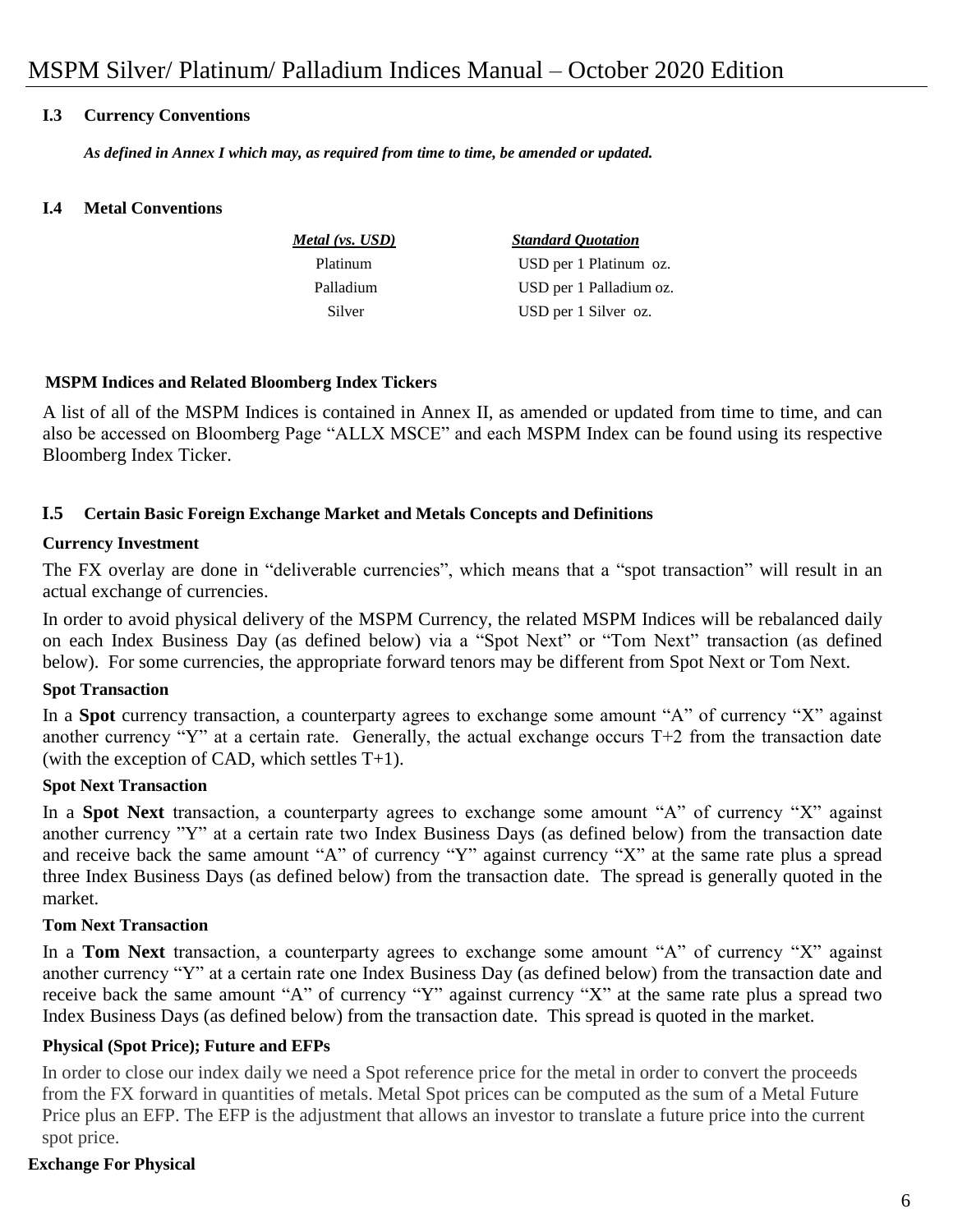An EFP transaction involves a privately negotiated and simultaneous exchange of a futures position for a corresponding position in the underlying physical commodity. For metals contracts, the acceptable corresponding position component for an EFP is limited to the specific underlying commodity (e.g. Platinum for Platinum Futures).

### **I.6 Governance & Index Committee**

Morgan Stanley has adopted the "Principles for Financial Benchmarks" published by the International Organization of Securities Commissions ("**IOSCO**") on 17 July 2013 (the "**Principles**") on a proportionate basis.

The MSPM Indices and the Rules have been approved in accordance with and are subject to the internal governance procedures implemented by Morgan Stanley in compliance with the Principles and managed by an internal oversight committee (the "**Index Committee**").

The Index Committee will review the MSPM Indices and the Rules on an annual basis or more frequently in accordance with Morgan Stanley internal policies applicable to the relevant Index, to ensure that the Index still continues to reflect the economic interests it intends to measure.

Information on the systems and controls applied by Morgan Stanley in relation to financial benchmarks is available on request.

### **I.7 Morgan Stanley Conflicts of Interest**

Morgan Stanley may from time to time engage in transactions involving the underlying components of the MSPM Indices to facilitate client business or in response to a direct client instruction and may act as marketmaker in such underlying components of the MSPM Indices. Such activities may not be for the benefit of the holders of financial products linked to the Index and may have a positive or negative effect on the levels for the MSPM Indices and consequently on the value and performance of any financial products linked to the MSPM Indices. In addition, Morgan Stanley may from time to time have other roles in relation to the Index such as acting as the issuer of, or counterparty to, financial products linked to the MSPM Indices and acting as calculation agent for such products. Morgan Stanley may also issue derivative instruments in respect of the underlying components of the MSPM Indices and the use of such derivatives may affect the value of the underlying components of the MSPM Indices.

The MSPM Indices reflect the performance of the underlying components of the MSPM Indices but there is no requirement that the Index Sponsor purchase or sell the underlying components of the MSPM Indices in order to calculate the MSPM Indices. However, in its role in relation to financial products linked to the MSPM Indices, Morgan Stanley may enter into hedging transactions in respect of the underlying components of the MSPM Indices which may or may not affect the value of the underlying components of the MSPM Indices and/or the MSPM Indices. In addition, the unwinding of such hedging transactions may also affect the value of such underlying components of the MSPM Indices, which may in turn affect the value of the MSPM Indices and any financial products linked to the MSPM Indices.

These and other activities carried out by Morgan Stanley may present conflicts of interest and may affect the levels for the MSPM Indices in ways detrimental to investors in financial products linked to the MSPM Indices.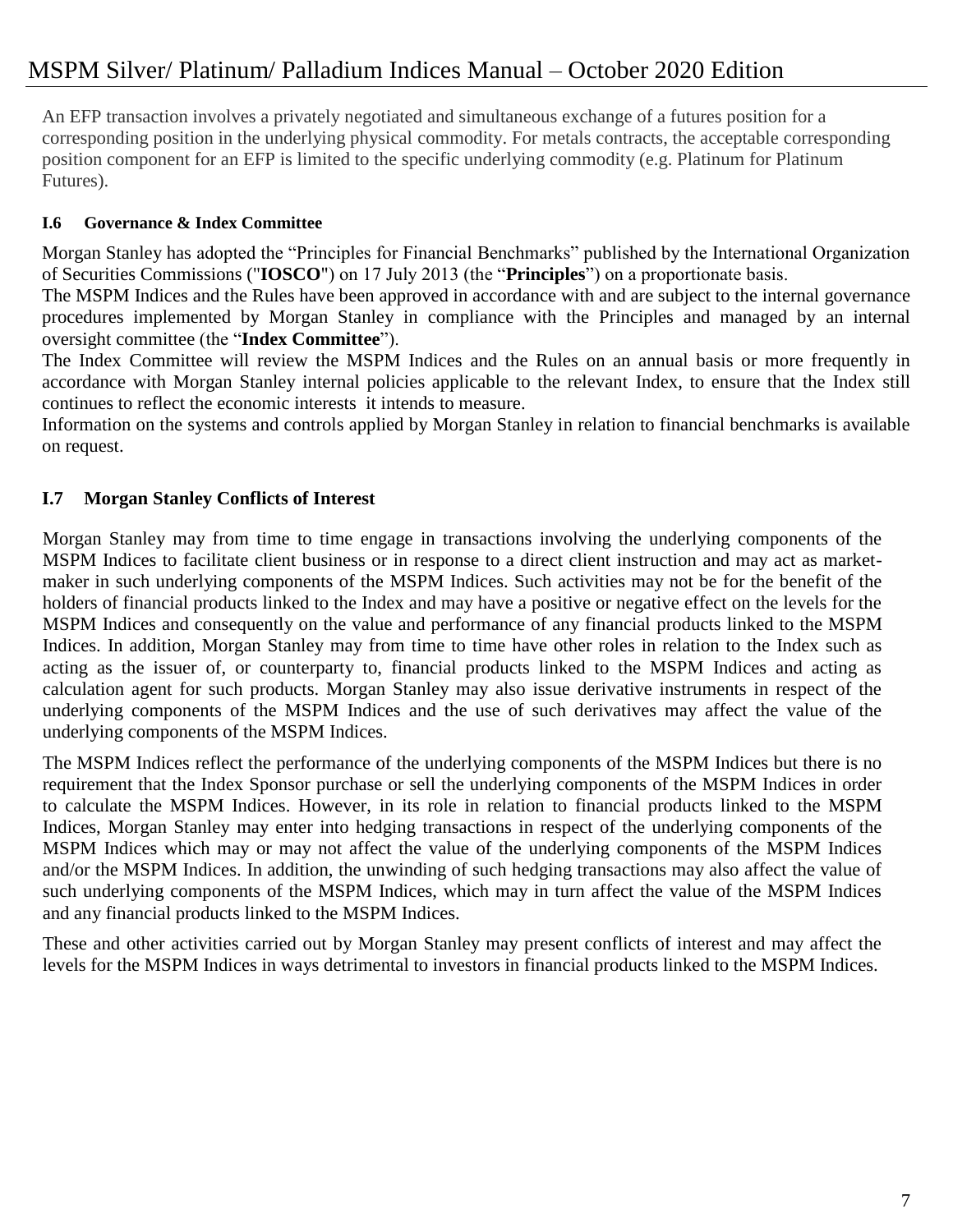## II. Index Rules

### **II.1 Calculation and Publication of the MSPM Indices**

The Index Sponsor will itself or through its calculation agent (if any) use commercially reasonable efforts to calculate and publish (a) delayed levels for the MSPM Indices from 8:00 a.m. London Time to 3:45 p.m. New York time and (b) closing levels for the MSPM Indices at 3:45 p.m. New York time on any Index Business Day. (being a day on which CME Official Metal Settlement Prices are computed at 1:30pm New York time and which is also a day on which commercial banks and foreign exchange markets settle payments and are open for general business (including dealings in foreign exchange and foreign currency deposits) in London).

Published levels for the MSPM Indices will be rounded to three (3) decimals. Closing levels for the MSPM Indices for purposes of the Index Methodology calculations will be rounded to seven (7) decimals.

### **II.2 Data Sources**

Refinitiv will be the primary source used to obtain the relevant spot foreign exchange rates used in the calculation of the MSPM Indices. The Chicago Mercantile Exchange (CME) will be the primary source used to obtain the relevant Precious Metal Futures prices. WM will be the primary source used to obtain the relevant fixings for the relevant foreign exchange market. To the extent possible, the underlying rates represent those sources that are commonly used by market participants when executing foreign investment transactions. Where available, multi-contributor rate sources are used over single contributor rate sources, with the exception of official fixing rates.

Reference sources for any of the rates or inputs in the methodology may be changed by the Index Sponsor, if after consultation with the Index Committee , the Index Sponsor determines that (i) the reference source is no longer available, (ii) the reference source has been replaced by another source or (iii) in its reasonable judgment, the source is manifestly incorrect and no longer reflects accurate market data. In the event of any such determination, and wherever practicable, any such source change will be publicly announced prior to its effective date.

### **II.3 The Morgan Stanley Precious Metal Currency Hedged Indices Methodology**

The methodology applicable to the computation of the level for each of the MSPM Indices is defined in Annex III, as amended and updated from time to time.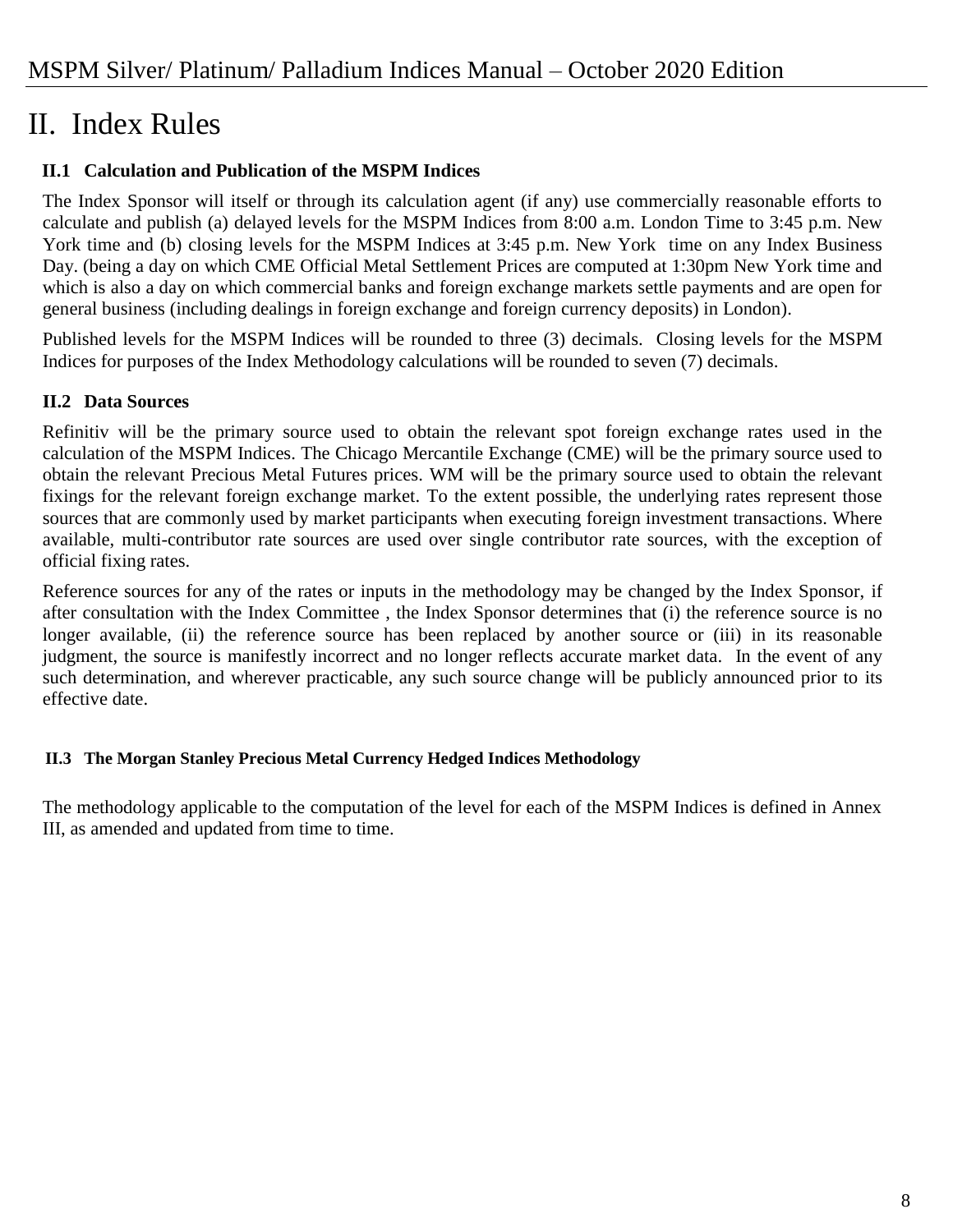## III. Adjustments, Market Disruption Events and Discontinuance

### **III.1 Adjustments to the MSPM Indices**

While the methodologies, composition and calculations described herein to calculate the MSPM Indices are currently in use by the Index Sponsor, it is possible that market, regulatory, judicial, financial, fiscal or other circumstances (including, but not limited to, any adjustment events as described below) may arise that would, in the opinion of the Index Sponsor, necessitate a modification or adjustment to such methodologies, composition or calculation. In such event, the Index Sponsor, after consultation with the Index Committee, will make such modifications or adjustments based on market conditions and other relevant factors, as in the judgment of the Index Sponsor, are necessary to maintain such index as a tradable benchmark for investments in Precious Metals with an FX overlay (hedge). Wherever practicable, any adjustments will be publicly announced as soon as is reasonably practicable and prior to the effective date.

An "**adjustment event**" with respect to any MSPM Index includes, but is not limited to, any of the following:

- the related exchange rate splits into dual or multiple exchange rates; or
- the related currency has been removed from circulation or otherwise discontinued and banks dealing in foreign exchange and foreign currency deposits in the MSPM Currency commence trading a successor or substitute currency substantially similar to the MSPM Currency that the Index Sponsor determines is comparable to the discontinued MSPM Currency;

### **III.2 Market Disruption Events**

The occurrence or existence of any of the below, as determined by the Index Sponsor:

- any event or any condition (including without limitation any event or condition that occurs as a result of the enactment, promulgation, execution, ratification, change in any application or official interpretation of, or any change in or amendment to, any law (including those laws or regulations that relate to taxation), rule or regulation by any applicable governmental authority) that (i) results in a lack of, or a material decline in, liquidity in the market for trading in any MSPM Currency that generally makes it impossible, illegal or impracticable for market participants, or hinders, disrupts or impairs their abilities, (a) to convert from one foreign currency to another through customary commercial channels, (b) to effect currency transactions in, or to obtain market values of, such currency, (c) to obtain a firm quote for the related exchange rate or (d) to obtain the relevant exchange rate by reference to the applicable price source; or (ii) leads to or may lead to a currency peg regime;
- (i) the declaration of a banking moratorium or the suspension of payments by banks, in either case, in the country of any currency used to determine the MSPM Currency exchange rate or (ii) the declaration of capital and/or currency controls (including without limitation any restriction placed on assets in or transactions through any account through which a non-resident of the country of any currency used to determine the currency exchange rate may hold assets or transfer monies outside the country of that currency, and any restriction on the transfer of funds, securities or other assets of market participants from, within or outside of the country of any currency used to determine the applicable exchange rate);
- an event or circumstance (including without limitation, a systems failure, natural or man-made disaster, act of God, armed conflict, act of terrorism, riot or labor disruption or any similar intervening circumstance) that is beyond the reasonable control of the Index Sponsor and that the Index Sponsor determines affects the related MSPM Index in any fashion;
- the method of calculating the value of the MSPM Currency is changed in a material respect, or is in any other way modified so that the conventional market quotation does not, in the opinion of the Index Sponsor, fairly represent the value of such MSPM Currency; or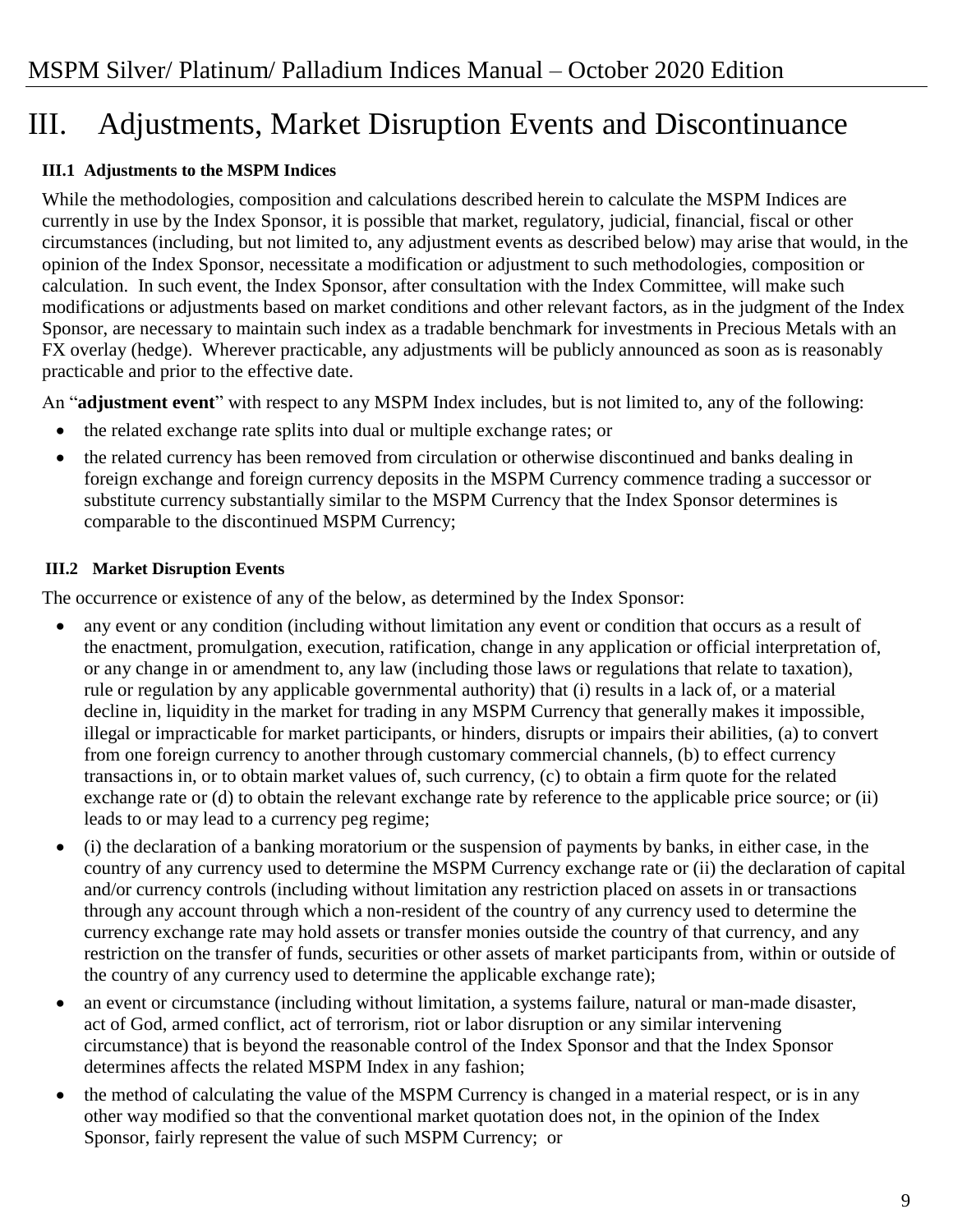• the Index Sponsor determines that there is a material difference in a relevant MSPM Currency exchange rate, as determined by reference to the rate source for the related MSPM Index and any other market source.

In addition to these Market Disruption Events, there may be additional market disruption events ("Additional Market Disruption Events") applicable to certain indices relating to particular precious metals and/or currencies.

### **III.3 Discontinuance of the MSPM Indices**

The Index Sponsor may, in its sole discretion, after consultation with the Index Committee, discontinue calculating and publishing any MSPM Index at any time upon the occurrence of, but not limited to, any of the following:

- if as a result of a market disruption event or an adjustment event, an adjustment to and/or calculation of the related MSPM Index is no longer reasonably possible or practical, in the determination of the Index Sponsor;
- the Index Sponsor or its successor terminates its index publication business operations, is declared insolvent or is subject to winding-up proceedings; or
- the Index Sponsor or its successor determines that it is no longer in its commercial interest to continue publishing the index.

Upon any such discontinuance, the Index Sponsor will use commercially reasonable efforts to publicly announce such discontinuance as soon as is reasonably practicable prior to the effective date.

### **Additional Market Disruption Events for MSCEPLTE (EUR/PLATINUM), MSCEPLTG (GBP/PLATINUM), MSCEPLE (EUR/PALLADIUM), MSCEPLG (GBP/PALLADIUM).**

The occurrence or existence of any of the following events, as determined by the Index Sponsor, shall constitute a Market Disruption Event:

- (i) the failure of Refinitiv to announce or publish the relevant spot exchange rates or platinum fixing prices used in the calculation of the Index or (ii) the temporary or permanent discontinuance or unavailability of Refinitiv service;
- the failure of the NYM to announce or publish the official metal settlement prices for the relevant futures contracts;
- the material suspension of, or material limitation imposed on, trading in platinum by the London Platinum and Palladium Market ("LPPM");
- the material suspension of, or material limitation imposed on, trading in the relevant platinum futures contracts on the NYM or in any related metal futures contract, options contract or options on futures. For this purpose:
	- 1. a suspension of the trading in the relevant metal futures contract on any Index Business Day shall be deemed to be material only if:

a. all trading in the relevant metal futures contact is suspended for the entire Index Business Day; or

b. all trading in the relevant futures contract is suspended subsequent to the opening of trading on that Index Business Day, trading does not recommence prior to the regularly scheduled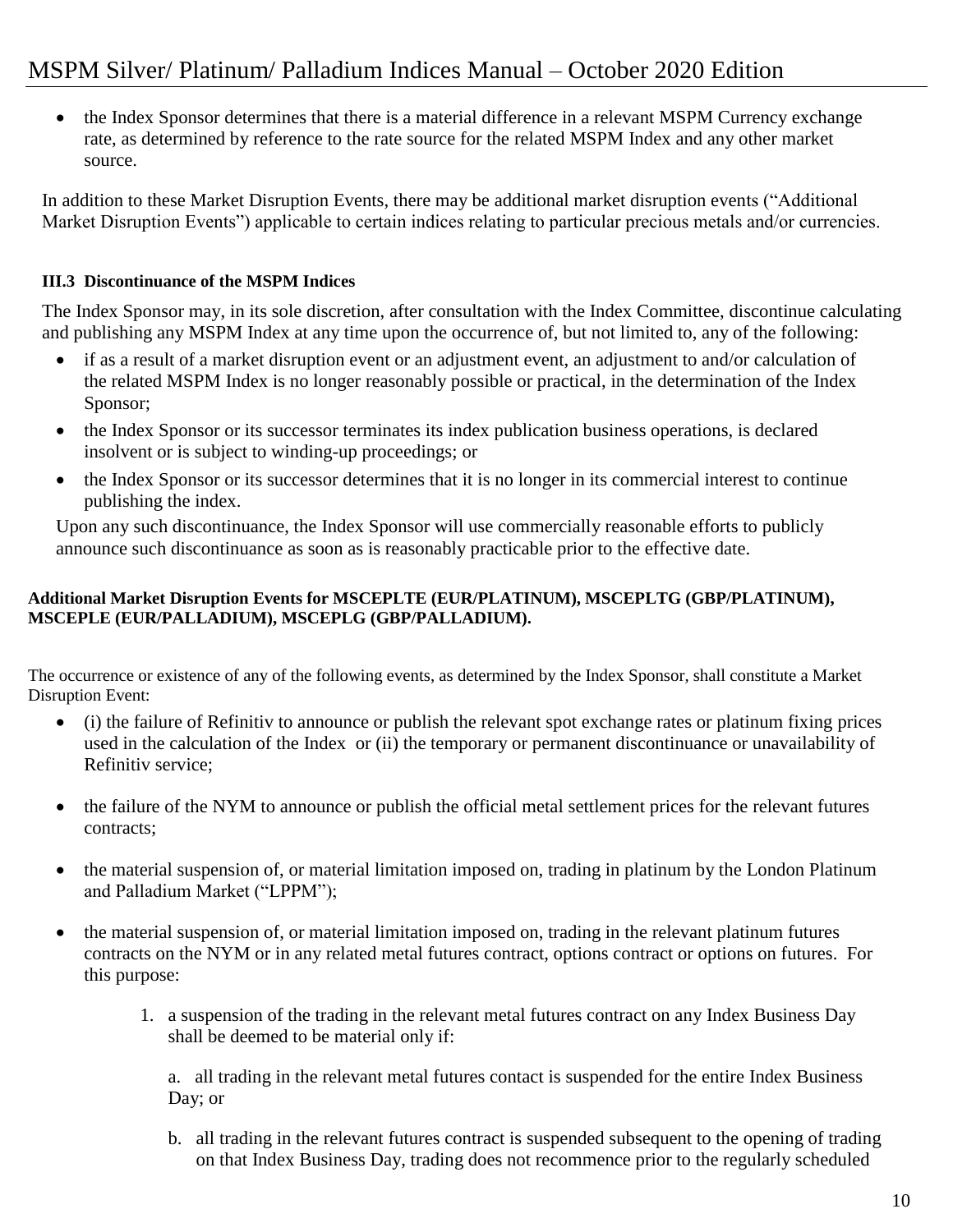close of trading in such relevant metal futures contract on such Index Business Day and such suspension is announced less than one hour preceding its commencement; and

- 2. a limitation on trading in the relevant metal futures contract on any Index Business Day shall be deemed to be material only if the NYM establishes limits on the range within which the price of the relevant metal futures contract may fluctuate and the closing or settlement price of the relevant metal futures contract on such day is at the upper or lower limit of that range;
- (i) the permanent discontinuation of trading in the relevant metal futures contract on the NYM; (ii) the disappearance of, or of trading in, relevant metal; or (iii) the disappearance or permanent discontinuance or unavailability of a fixing price for relevant metal or an official metal settlement price for the relevant metal futures contract, notwithstanding the status of trading in the relevant metal futures contract or relevant metal;
- the occurrence of a material change in the method of calculating (i) the relevant official metal settlement price for the relevant metal futures contract or (ii) the fixing price for metal;
- the occurrence of a material change in the content, composition or constitution of relevant metal or the relevant metal futures contract;
- the imposition of, change in or removal of an excise, severance, sales, use value-added, transfer, stamp, documentary, recording or similar tax on, or measured by reference to relevant metal (other than a tax on, or measured by reference to, overall gross or net income) by any government or taxation authority; or an event beyond the control of the Index Sponsor as a result of which delivery of relevant metal bullion cannot be effected by delivery loco London under the rules of the LPPM by credit to an unallocated account at a member of the LPPM.

### **Additional Market Disruption Events for MSCESILE (EUR/SILVER), MSCESILG (GBP/SILVER)**

The occurrence or existence of any of the following events, as determined by the Index Sponsor, shall constitute a Market Disruption Event:

- (i) the failure of Refinitiv to announce or publish the relevant spot exchange rates or silver fixing prices used in the calculation of the EUR Silver Index or (ii) the temporary or permanent discontinuance or unavailability of Refinitiv service;
- the failure of the CME to announce or publish the official metal settlement prices for the relevant silver futures contracts;
- the material suspension of, or material limitation imposed on, trading in silver by the London Bullion Market Association ("LBMA");
- the material suspension of, or material limitation imposed on, trading in the relevant silver futures contracts on the CME or in any related futures contract, options contract or options on futures. For this purpose:
	- 1. a suspension of the trading in the silver futures contract on any Index Business Day shall be deemed to be material only if:
		- a. all trading in the silver futures contact is suspended for the entire Index Business Day; or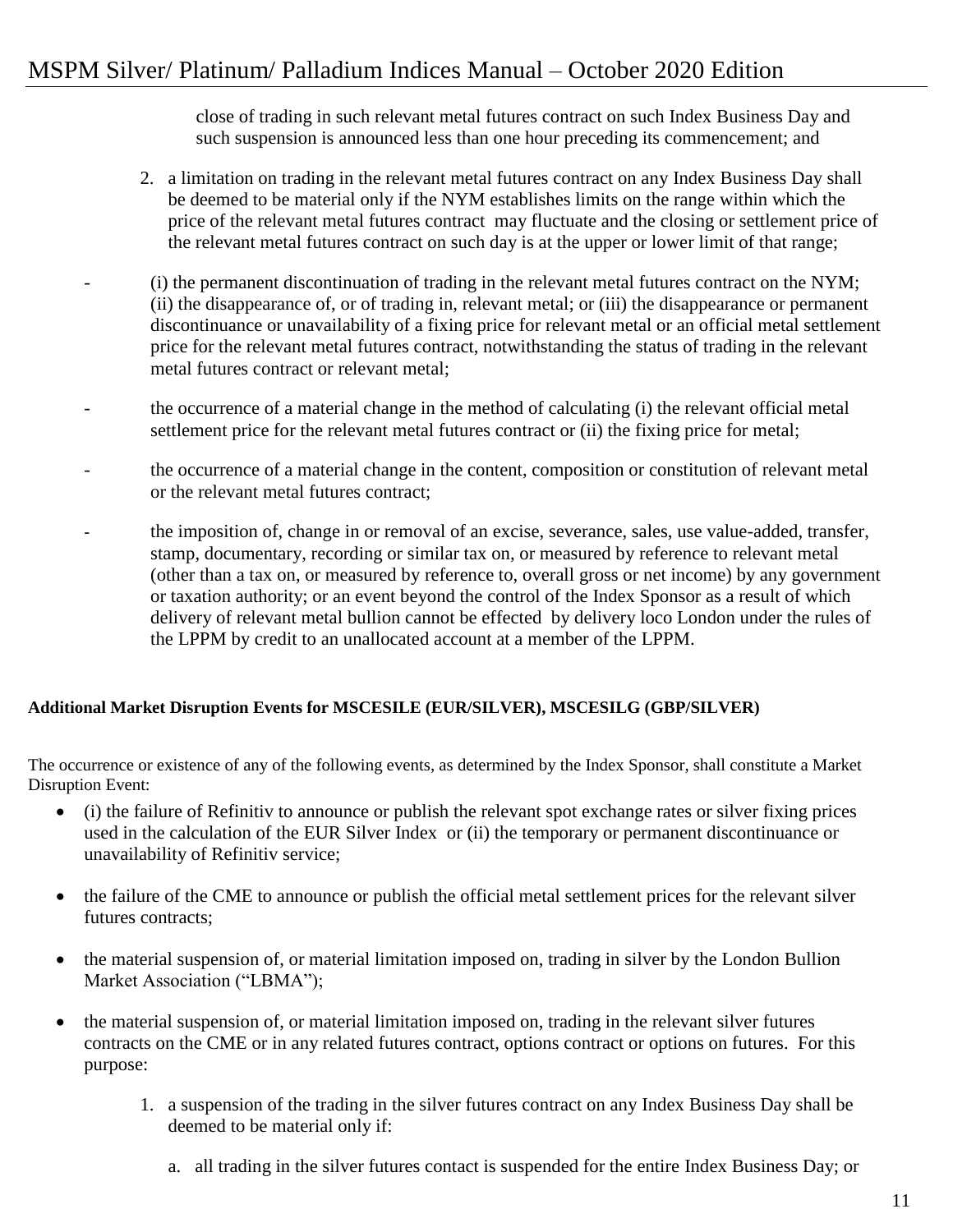b. all trading in the silver futures contract is suspended subsequent to the opening of trading on that Index Business Day, trading does not recommence prior to the regularly scheduled close of trading in such silver futures contract on such Index Business Day and such suspension is announced less than one hour preceding its commencement; and

- 2. a limitation on trading in the silver futures contract on any Business Day shall be deemed to be material only if the CME establishes limits on the range within which the price of the silver futures contract may fluctuate and the closing or settlement price of the silver futures contract on such day is at the upper or lower limit of that range;
- (i) the permanent discontinuation of trading in the relevant silver futures contract on the CME; (ii) the disappearance of, or of trading in, silver; or (iii) the disappearance or permanent discontinuance or unavailability of a fixing price for silver or an official metal settlement price for the relevant silver futures contract, notwithstanding the status of trading in the relevant silver futures contract or silver;
- the occurrence of a material change in the method of calculating (i) the relevant official metal settlement price for the relevant silver futures contract or (ii) the fixing price for silver;
- the occurrence of a material change in the content, composition or constitution of silver or the relevant silver futures contract;
- the imposition of, change in or removal of an excise, severance, sales, use value-added, transfer, stamp, documentary, recording or similar tax on, or measured by reference to silver (other than a tax on, or measured by reference to, overall gross or net income) by any government or taxation authority; or an event beyond the control of the Index Sponsor as a result of which delivery of silver bullion cannot be effected by delivery loco London under the rules of the LBMA by credit to an unallocated account at a member of the LBMA.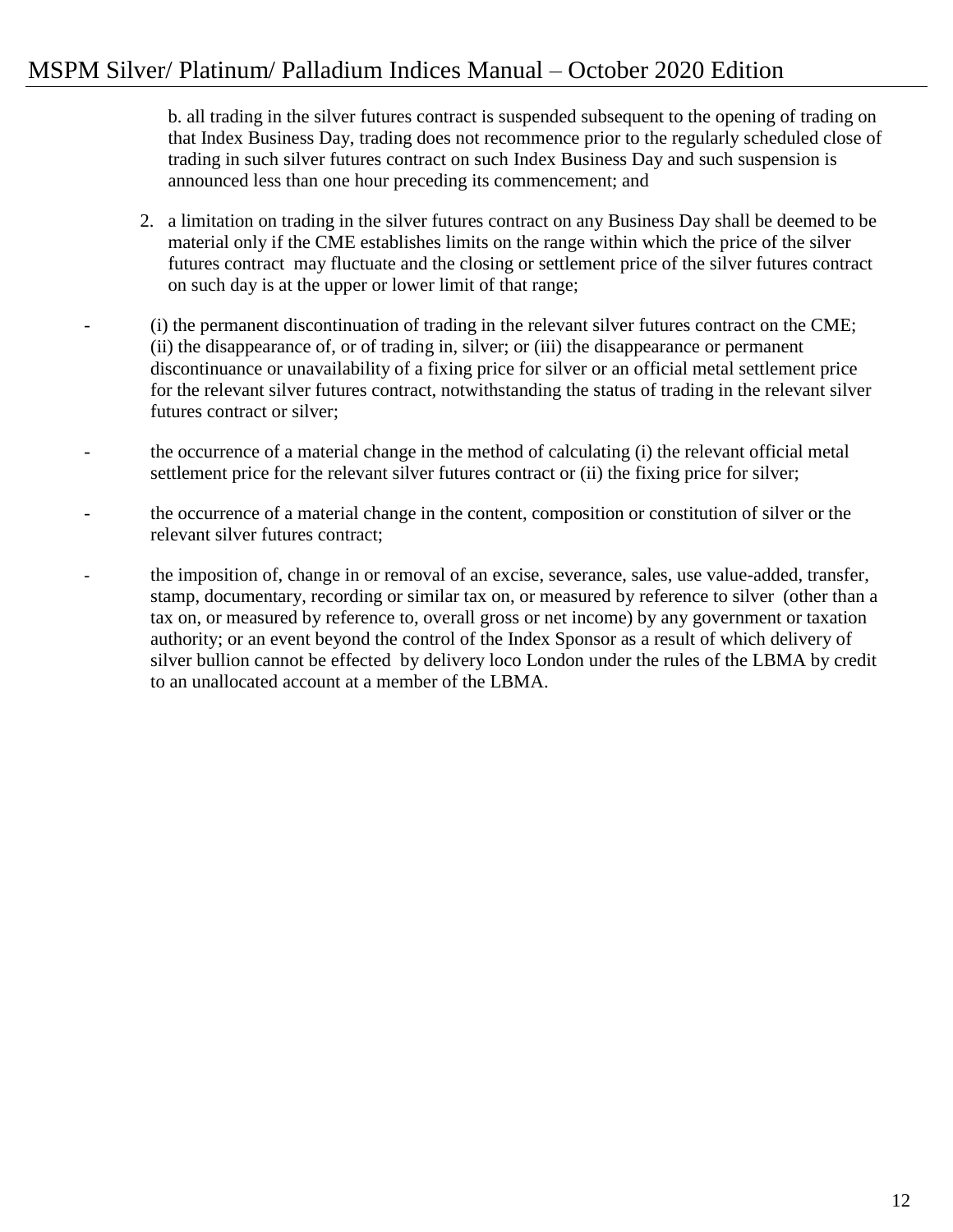Annex I Currency Conventions

*Currencies (vs. USD) Standard Quotation* British pound (GBP) USD per 1 GBP European Union euro (EUR) USD per 1 EUR

### Annex II MSPM Indices

| <b>Morgan Stanley Precious Metal Currency Hedged Indices</b> |                                       |                          |                                         |  |  |
|--------------------------------------------------------------|---------------------------------------|--------------------------|-----------------------------------------|--|--|
| <b>Index Name</b>                                            | <b>Precious Metal</b><br>Denomination | <b>FX Currency Hedge</b> | <b>Bloomberg</b><br><b>Index Ticker</b> |  |  |
| Morgan Stanley EUR Platinum Index                            | <b>PLATINUM</b>                       | <b>EUR</b>               | <b>MSCEPLTE</b>                         |  |  |
| Morgan Stanley GBP Platinum Index                            | <b>PLATINUM</b>                       | <b>GBP</b>               | <b>MSCEPLTG</b>                         |  |  |
| Morgan Stanley EUR Palladium Index                           | <b>PALLADIUM</b>                      | EUR                      | <b>MSCEPALE</b>                         |  |  |
| Morgan Stanley GBP Palladium Index                           | <b>PALLADIUM</b>                      | <b>GBP</b>               | <b>MSCEPALG</b>                         |  |  |
| Morgan Stanley EUR Silver Index                              | <b>SILVER</b>                         | <b>EUR</b>               | <b>MSCESILE</b>                         |  |  |
| Morgan Stanley GBP Silver Index                              | <b>SILVER</b>                         | <b>GBP</b>               | <b>MSCESILG</b>                         |  |  |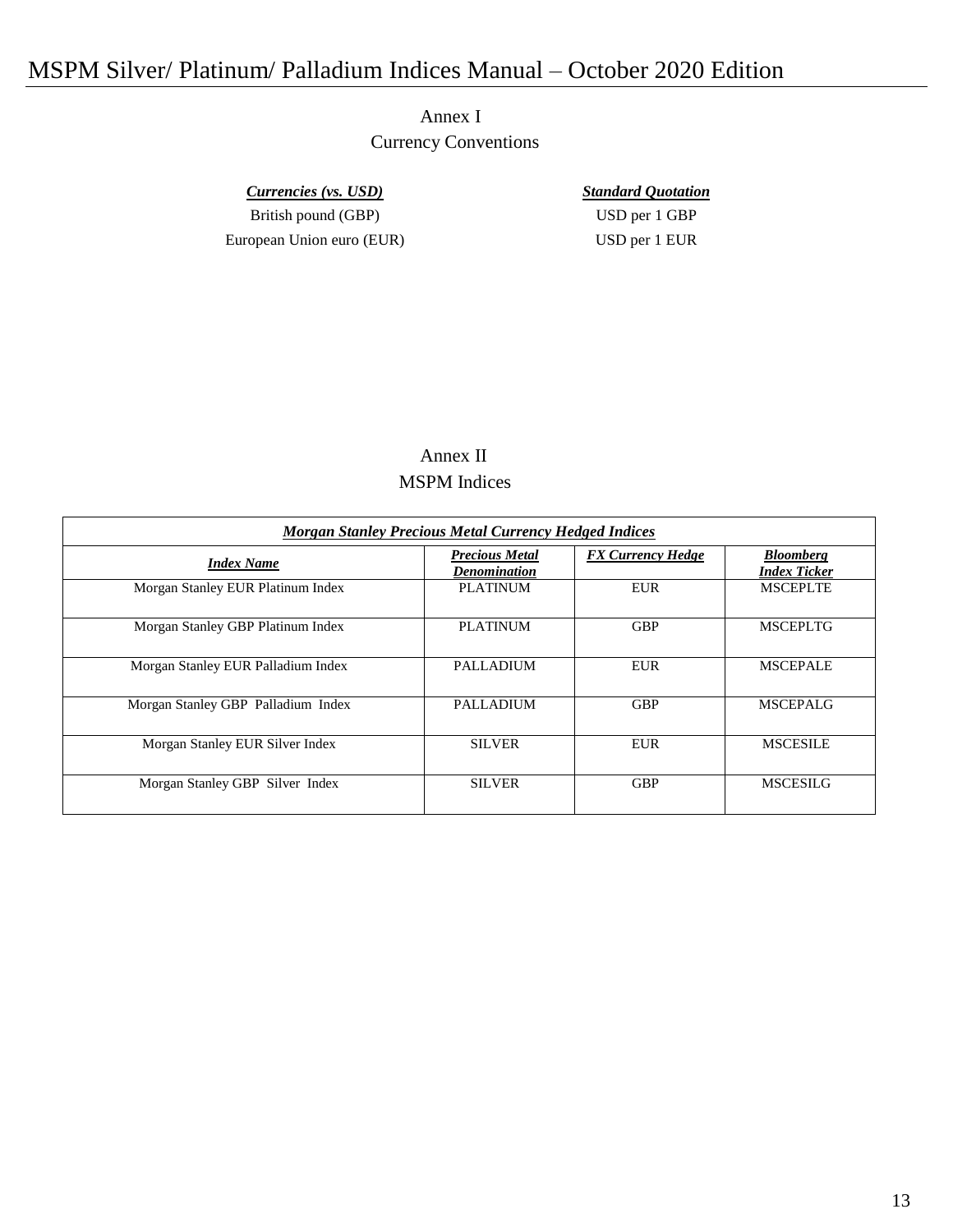Annex III

Index Methodology Description

### **III.1 Morgan Stanley Precious Metal Index Methodology for MSCEPLTE (EUR/PLATINUM), MSCEPLTG (GBP/PLATINUM).**

"Index **Business Day**" means a day on which NYMEX is open for trading (for normal trading hours and with a Daily Settlement Time Range: 13:00:00-13:01:00 EST) in the Precious Metal Future and which is also a settlement date for the GBP currency.

On any Index Business Day ("D") the related MSPM Index closing level ("I") will be computed as follows:

$$
I_D = I_{D-1} + \frac{I_{D-2} \times [NYMEX_{D-2} - EFP_{D-2}]}{[NYMEX_D - EFPba_D] \times FX_{mid,D-2}} \times [FX_{mid,D} - FW(D_{-1}, S_{FX,D})]
$$

where

$$
FW(T1, T2) = FX_{mid,T1} + \left[ \frac{Pts_{SN,FX,T1}}{10000} + \frac{(Pts_{1w,FX,T1} - pts_{SN,FX,T1}) \times (T2 - SN_{FX,T1})}{10000 \times (1W_{FX,T1} - SN_{FX,T1})} \right] \times 1(T2 - SN_{FX,T1})
$$

where:

- **"I"** is the related Index closing level;
- **"D-1"** is the first Index Business Day preceding day D;
- **"D-2"** is the first Index Business Day preceding D-1;
- $\bullet$  "1(*X*)" is 1 if X\piril and 0 otherwise.
- **"FX,mid"** is the exchange rate fixing using WM rates calculated as WM,Mid on the Fix Source at the roll time.
- "Pts<sub>Mat,FX,t</sub>" refers to the ask side of the points for term Mat, for currency FX on day t.
- **\*** "S<sub>FXJ</sub>" is the Spot Settlement date of FX on date T according to usual convention.
- **"SNFX,T"** is the Spot Next Settlement date of FX on date T according to usual conventions.
- **"1WFX,T"** is the 1 week Settlement date of FX Currency pair on date T according to usual conventions.
- **EFPba**<sub>, T</sub> refers to the ask side of EFP quote if  $[FX_{mid,D} FW (D_{-1}, S_{FX,D})]$  < 0 and the bid side otherwise. The EFP is updated daily by Morgan Stanley trading desk.
- **EFP refers to the mid EFP quote**.
- **NYMEX** means the precious metal future settlement price settlement as published by NYM at or before 3.45 pm New York time. The underlying reference future expiry is chosen according to the following table (we take the first Future expiring such Maturity month).

Only on the  $4<sup>th</sup>$  of November 2019, as per the Index Methodology effective from April 10, 2019,

$$
FW(T1, T2) = FX_{ask,T1} + \left[ \frac{Pts_{SN,FX,T1}}{10000} + \frac{(Pts_{1w,FX,T1} - pts_{SN,FX,T1}) \times (T2 - SN_{FX,T1})}{10000 \times (1W_{FX,T1} - SN_{FX,T1})} \right] \times 1(T2 - SN_{FX,T1})
$$

Where: **"FX,ask"** is the exchange rate fixing using WM rates calculated as WM,Mid+(WM,Ask-WM,Mid)/8 on the Fix Source at the roll time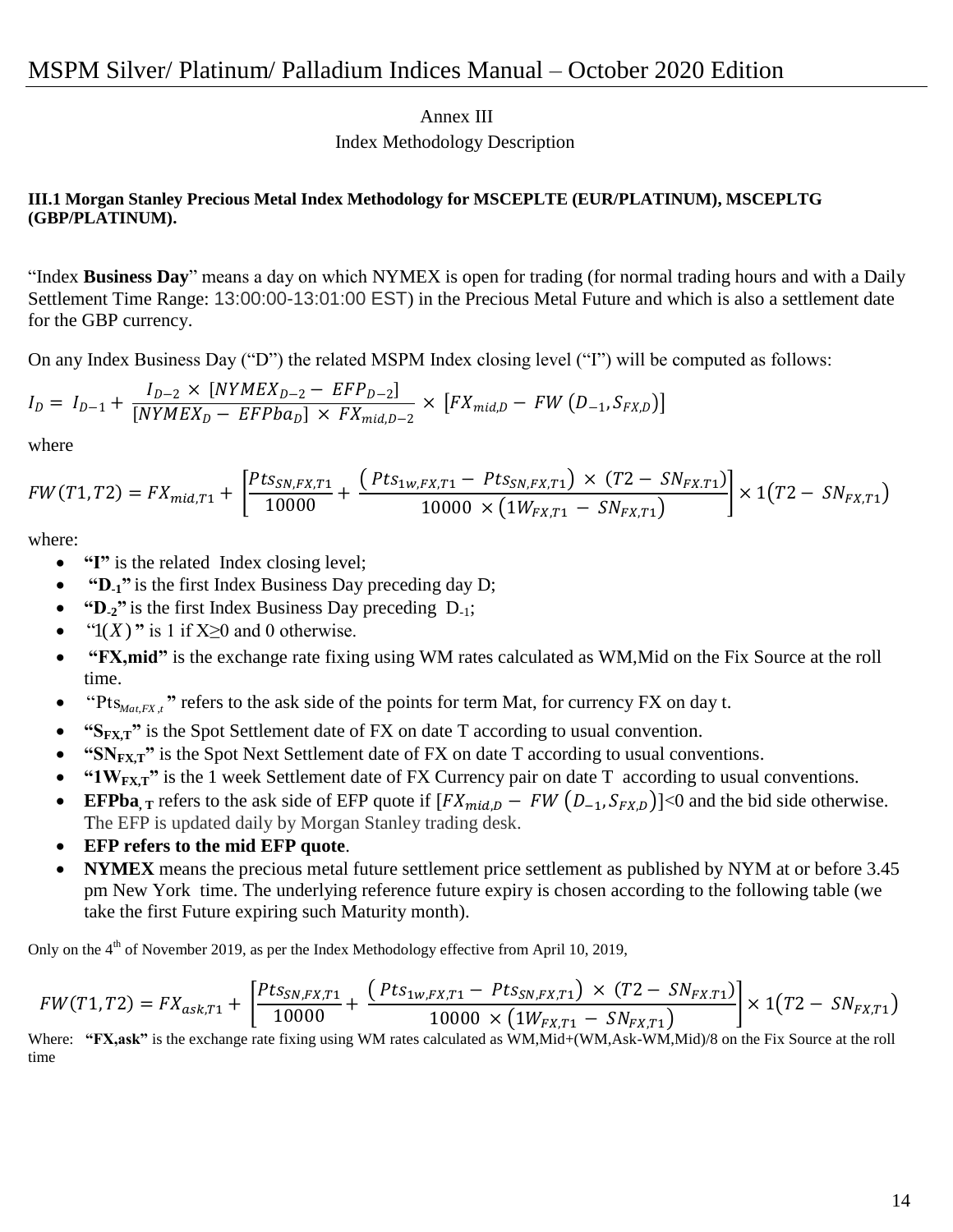### **III.2 Morgan Stanley Precious Metal Index Methodology for MSCEPLE (EUR/PALLADIUM), MSCEPLG (GBP/PALLADIUM).**

"Index **Business Day**" means a day on which NYMEX is open for trading (for normal trading hours and with a Daily Settlement Time Range: 13:00:00-13:01:00 EST) in the Precious Metal Future and which is also a settlement date for the GBP currency.

On any Index Business Day ("D") the related MSPM Index closing level ("I") will be computed as follows:

$$
I_{D} = I_{D-1} + \frac{I_{D-2} \times [NYMEX_{D-2} - EFP_{D-2}]}{[NYMEX_{D} - EFPba_{D}] \times FX_{mid,D-2}} \times [FX_{mid,D} - FW(D_{-1}, S_{FX,D})]
$$

where

$$
FW(T1,T2) = FX_{mid,T1} + \left[ \frac{Pts_{SN,FX,T1}}{10000} + \frac{(Pts_{1w,FX,T1} - pts_{SN,FX,T1}) \times (T2 - SN_{FX,T1})}{10000 \times (1W_{FX,T1} - SN_{FX,T1})} \right] \times 1(T2 - SN_{FX,T1})
$$

where:

- **"I"** is the related Index closing level;
- **"D-1"** is the first Index Business Day preceding day D;
- **"D-2"** is the first Index Business Day preceding D-1;
- $\bullet$  "1(*X*)" is 1 if X\piril and 0 otherwise.
- **"FX,mid"** is the exchange rate fixing using WM rates calculated as WM,Mid on the Fix Source at the roll time.
- "Pts<sub>Mat,FX,t</sub>" refers to the ask side of the points for term Mat, for currency FX on day t.
- **"SFX,T"** is the Spot Settlement date of FX on date T according to usual convention.
- **"SNFX,T"** is the Spot Next Settlement date of FX on date T according to usual conventions.
- **"1WFX,T"** is the 1 week Settlement date of FX Currency pair on date T according to usual conventions.
- **EFPba**<sub>, T</sub> refers to the ask side of EFP quote if  $[FX_{mid,D} FW (D_{-1}, S_{FX,D})]$ <0 and the bid side otherwise. The EFP is updated daily by Morgan Stanley trading desk.
- **EFP refers to the mid EFP quote**.
- **NYMEX** means the precious metal future settlement price settlement as published by NYM at or before 3.45 pm New York time. The underlying reference future expiry is chosen according to the following table (we take the first Future expiring such Maturity month).

Only on the 4<sup>th</sup> of November 2019, as per the Index Methodology effective from April 10, 2019,

$$
FW(T1, T2) = FX_{ask,T1} + \left[ \frac{Pts_{SN,FX,T1}}{10000} + \frac{(Pts_{1w,FX,T1} - pts_{SN,FX,T1}) \times (T2 - SN_{FX,T1})}{10000 \times (1W_{FX,T1} - SN_{FX,T1})} \right] \times 1(T2 - SN_{FX,T1})
$$

Where: **"FX,ask"** is the exchange rate fixing using WM rates calculated as WM,Mid+(WM,Ask-WM,Mid)/8 on the Fix Source at the roll time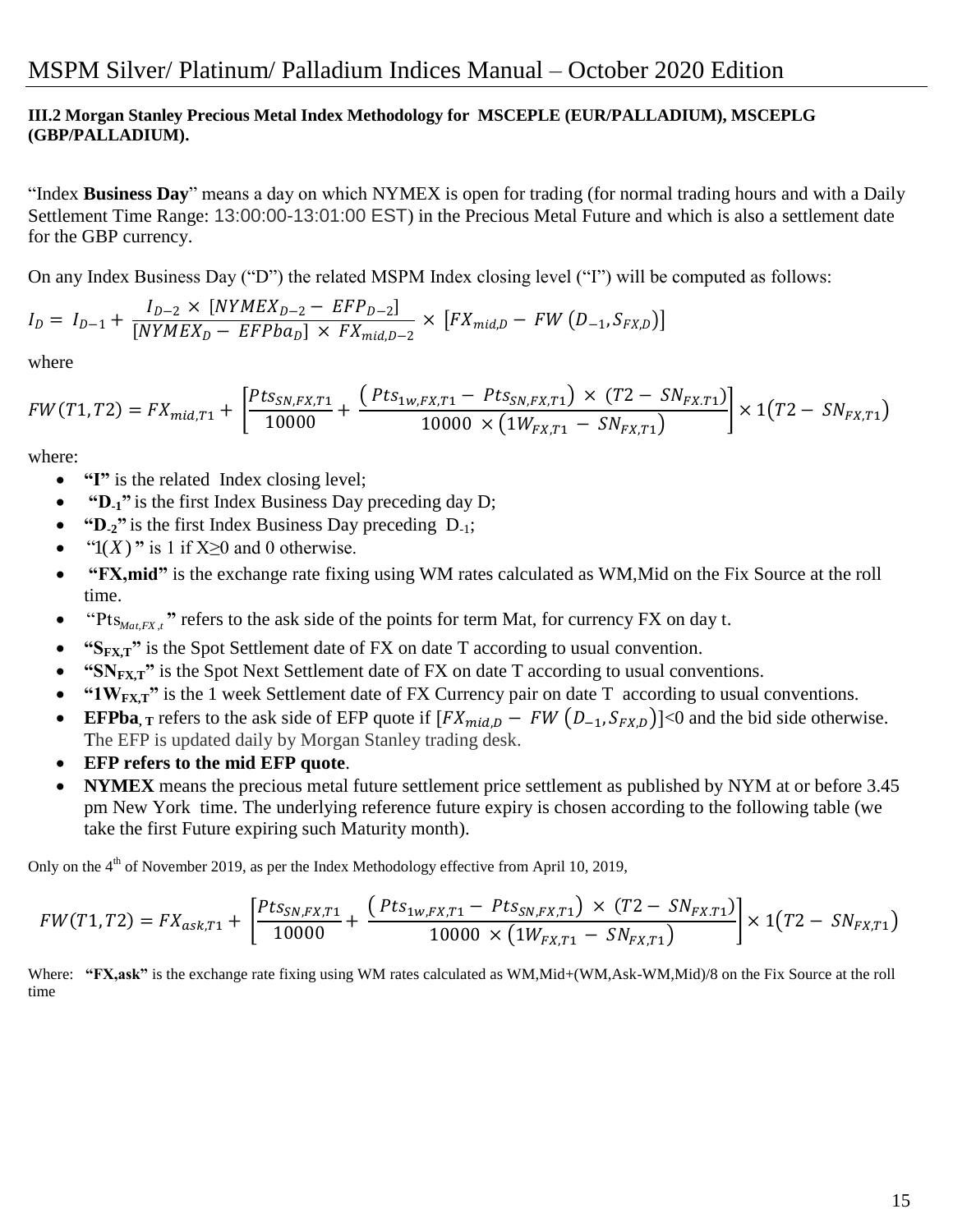### **III.3 Morgan Stanley Precious Metal Index Methodology for MSCESILE (EUR/SILVER), MSCESILG (GBP/SILVER).**

"Index **Business Day**" means a day on which COMEX is open for trading (for normal trading hours and with a Daily Settlement Time Range: 13:29:00-13:30:00 EST) in the Precious Metal Future and which is also a settlement date for the GBP currency.

On any Index Business Day ("D") the related MSPM Index closing level ("I") will be computed as follows:

$$
I_{D} = I_{D-1} + \frac{I_{D-2} \times [COMEX_{D-2} - EFP_{D-2}]}{[COMEX_{D} - EFPba_{D}] \times FX_{mid,D-2}} \times [FX_{mid,D} - FW (D_{-1}, S_{FX,D})]
$$

where

$$
FW(T1,T2) = FX_{mid,T1} + \left[ \frac{Pts_{SN,FX,T1}}{10000} + \frac{(Pts_{1w,FX,T1} - pts_{SN,FX,T1}) \times (T2 - SN_{FX,T1})}{10000 \times (1W_{FX,T1} - SN_{FX,T1})} \right] \times 1(T2 - SN_{FX,T1})
$$

where:

- **"I"** is the related Index closing level;
- **"D-1"** is the first Index Business Day preceding day D;
- **"D-2"** is the first Index Business Day preceding D-1;
- $\bullet$  "1(*X*)" is 1 if X\piril and 0 otherwise.
- **"FX,mid"** is the exchange rate fixing using WM rates calculated as WM,Mid on the Fix Source at the roll time.
- "Pts<sub>Mat,FX,t</sub>" refers to the ask side of the points for term Mat, for currency FX on day t.
- **\*** "S<sub>FXJ</sub>" is the Spot Settlement date of FX on date T according to usual convention.
- **"SNFX,T"** is the Spot Next Settlement date of FX on date T according to usual conventions.
- **"1WFX,T"** is the 1 week Settlement date of FX Currency pair on date T according to usual conventions.
- **EFPba**<sub>, T</sub> refers to the ask side of EFP quote if  $[FX_{mid,D} FW (D_{-1}, S_{FX,D})]$ <0 and the bid side otherwise. The EFP is updated daily by Morgan Stanley trading desk.
- **EFP refers to the mid EFP quote**.
- **COMEX** means the precious metal future settlement price settlement as published by CME at or before 3.45 pm New York time. The underlying reference future expiry is chosen according to the following table (we take the first Future expiring such Maturity month).

Only on the 4<sup>th</sup> of November 2019, as per the Index Methodology effective from April 10, 2019,

$$
FW(T1, T2) = FX_{ask,T1} + \left[ \frac{Pts_{SN,FX,T1}}{10000} + \frac{(Pts_{1w,FX,T1} - pts_{SN,FX,T1}) \times (T2 - SN_{FX,T1})}{10000 \times (1W_{FX,T1} - SN_{FX,T1})} \right] \times 1(T2 - SN_{FX,T1})
$$

Where: **"FX,ask"** is the exchange rate fixing using WM rates calculated as WM,Mid+(WM,Ask-WM,Mid)/8 on the Fix Source at the roll time